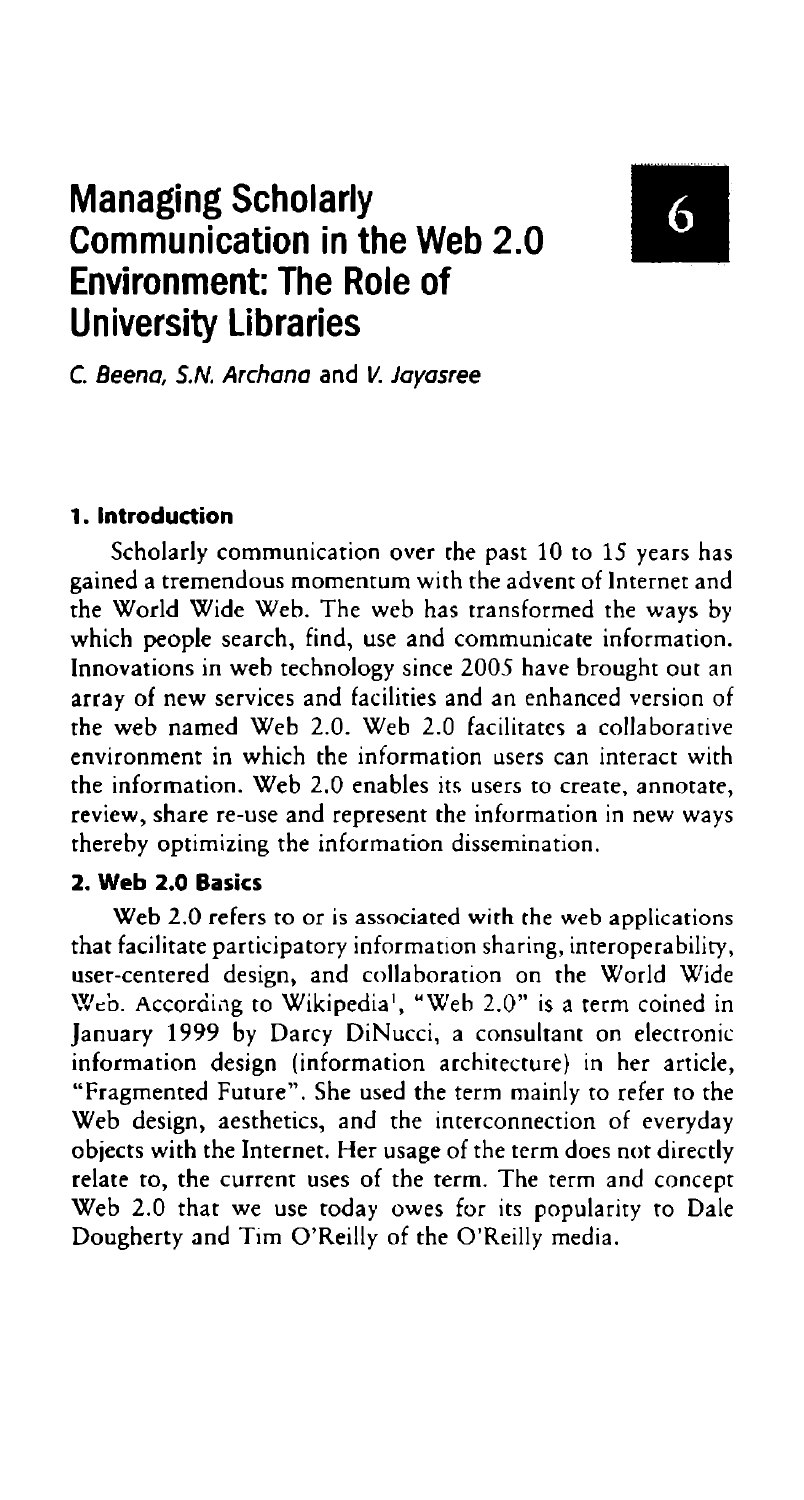Web 2.0 and Information Professionals **83** 

There is no agreed-upon definition for Web 2.0. JISC in a 2007 report defined it as:

"Web 2.0 encompasses a variety of different meanings that include an increased emphasis on user-generated content, data and content sharing and collaborative effort, together with the use of various kinds of social software, new ways of interacting with web-based applications, and the use of the web as a platform for generating, re-purposing and consuming content."<sup>2</sup>

According to Theimer', the term Web 2.0 describes a confluence of changes in Web design and functionality that resulted in fundamental differences in the ways developers and users approach the Web. He enumerates the most significant features of Web 2.0 as follows:

"Network as platform" or "cloud computing", "live on the Web, not on your local computer."

- 0 Open standards, open source, openness in general
- 0 Creation of syndicated content—use of (Really Simple Syndication} RSS.
- 0 Customized web experiences for users
- 0 Broad use of interactivity
- 0 Prevalence of user-created content
- 0 Integration of user-to-user connection

The website of the online book retailer amazon is a best example to experience this effect. Once you sign-up with this site it presents you with a customized homepage. Based on the products you look at or buy on the site, amazon.com makes recommendations for other products that it thinks you may have interest. Amazon also facilitates customer interaction with its product by way of ratings, writing reviews, comments, etc.

## 2.1 Web 2.0 Tools

# 2.7.? RSS

RSS (Really Simple Syndication) is a method for delivering regularly changing or updated Web content. Many blogs and Internet publishers syndicate their content as an RSS Feed to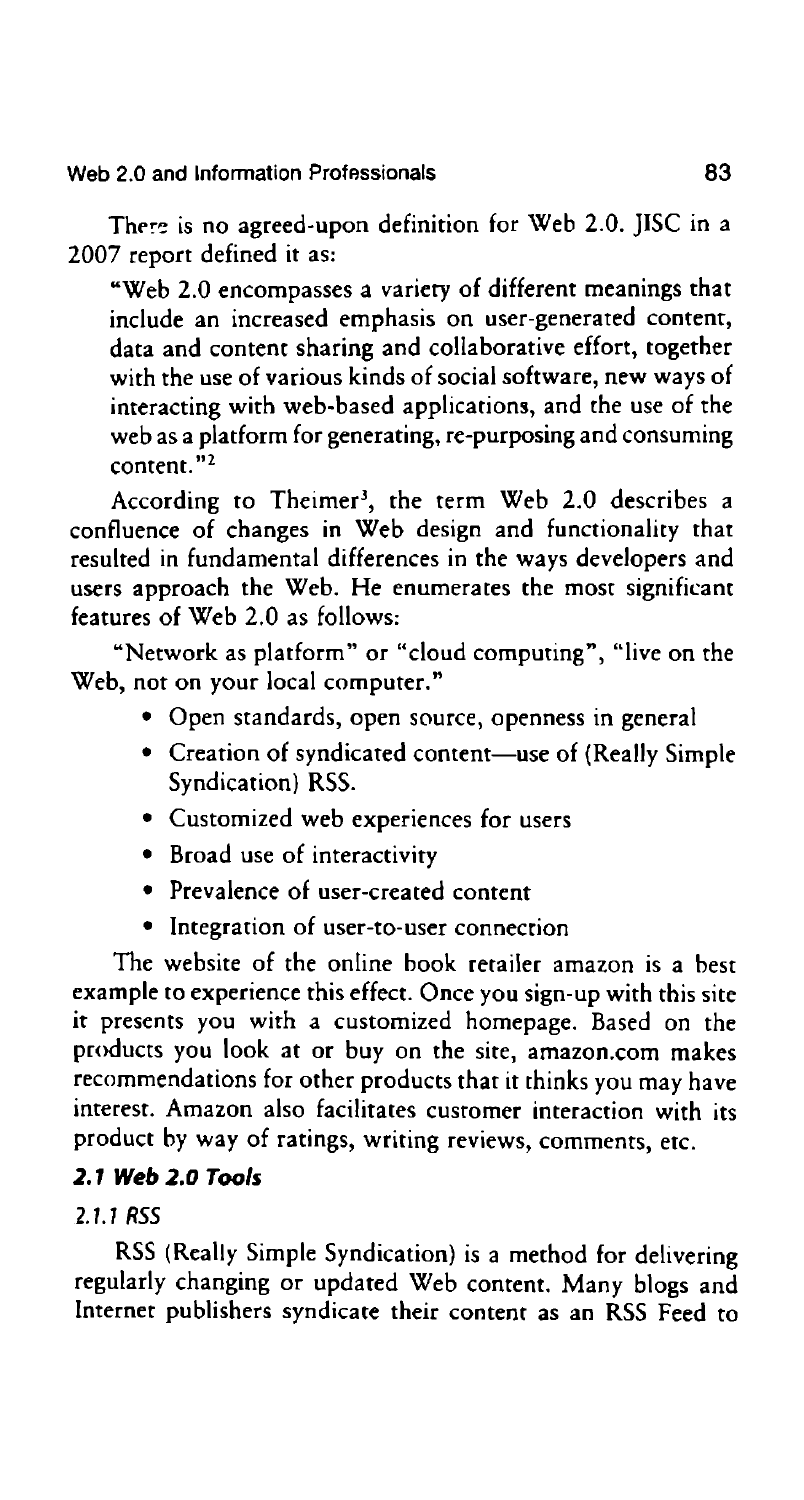allow people to subscribe to it easily. The RSS feed includes full or summarized text along with metadata related to authorship, publishing date, etc.

#### 2.1.2 Tagging

A tag is a descriptive word or a phrase assigned to 'a digital document such as web page, blog post, digital image, etc. either by its creator or its user. Tags most probably describes the general content or special qualities of the digital object.

#### 2.1.3 Social Bookmarking

In the web environment, bookmark refers to a locally stored Uniform Resource Identifier (URI). Almost all web browsers provide bookmarking facility. Social bookmarking is a method for Internet users to organize, store, manage, share and search for bookmarks of resources online. Instead of saving the bookmarks in the local browsers, they are saved in the web. Social bookmarking sites provide facilities to access a consolidated set of bookmarks from various computers, organize large numbers of bookmarks, and share bookmarks with contacts.

#### 2.1.4 Social Networking

Social networking facilitates a meeting place for people of likelihood to share content, experience, ideas, etc. Websites like Facebook, Orkut, Linkedin, Twitter, Myspace, etc. are the popular social networking sites used by Indians. There are specialised social networking sites for academics (such as Researcherld, Scispace, etc.) that enable discussion of research findings, identifiying research partners, etc.

#### 2. 7.5 Podcasting

A podcast is a series of digital media files (either audio or video) that are released episodically. They can be downloaded through web syndication. Podcast can be viewed via a computer or a portable device. Within academic publishing, podcasts are becoming increasingly common adjunct to online journals.

#### 2.1.6 Blogging

Blogs/weblogs are personal websites usually maintained by individuals or institutions. Blog consists of a series of entries or posts that can be viewed by others. Most blogs are interactive,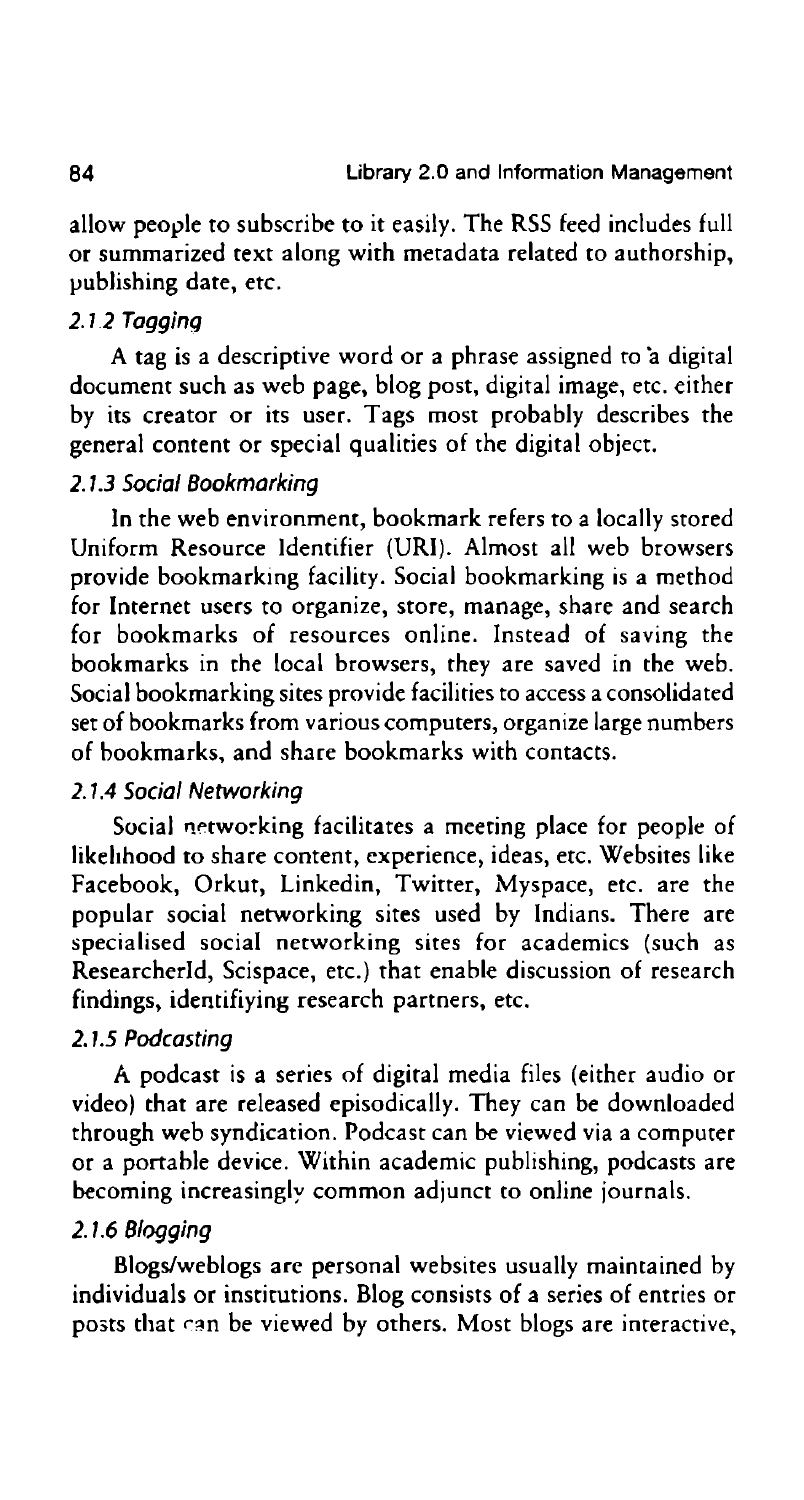#### Web 2.0 and Information Professionals **85**

allowing visitors to leave comments. Blog posts can be text, images, video or audio content, etc.

#### 2.1.7 Wikis

Wiki is a website that allows many people to contribute to the content by adding and editing. Academic community use wiki for sharing and dissemination of information across institutional and international boundaries.

#### 2.1.8 Multimedia Sharing

Multimedia sharing is another web 2.0 application. Sites like Flickr, YouTube, etc. provide facilities to post and share images and video respectively.

## 3. Changing Scenario of Scholarly Communication

Scholarly communication is a constitutive of researcher's everyday activities. It is primarily concerned with the publication of peer-reviewed research. In a broader sense, scholarly communication involves both formal and non-formal means of communication for the purpose of conducting research, developing ideas, preparing the formal research output and communicating the scholarly ideas to broader communities.

Association of College and Research Libraries' defines scholarly communication as "the system through which research and other scholarly writings are created, evaluated for quality, disseminates to the scholarly community and preserved for future use. The system includes both formal means of communication such as publication in peer reviewed journals and informal channel such as list serves."

Print journals remained as the prime medium of scholarly communication till the emergence of the World Wide Web. Growth of the cyber infrastructure resulted in the transition from print to electronic publishing. Now web based e-journals dominate the role, as scholarly communities increasingly publish their research findings in subject-specific and web-based archives for wider and faster dissemination.

lnnovations in digital library technology led to the development of digital/institutional repositories that help to store, manage and reuse digital materials. Academics are the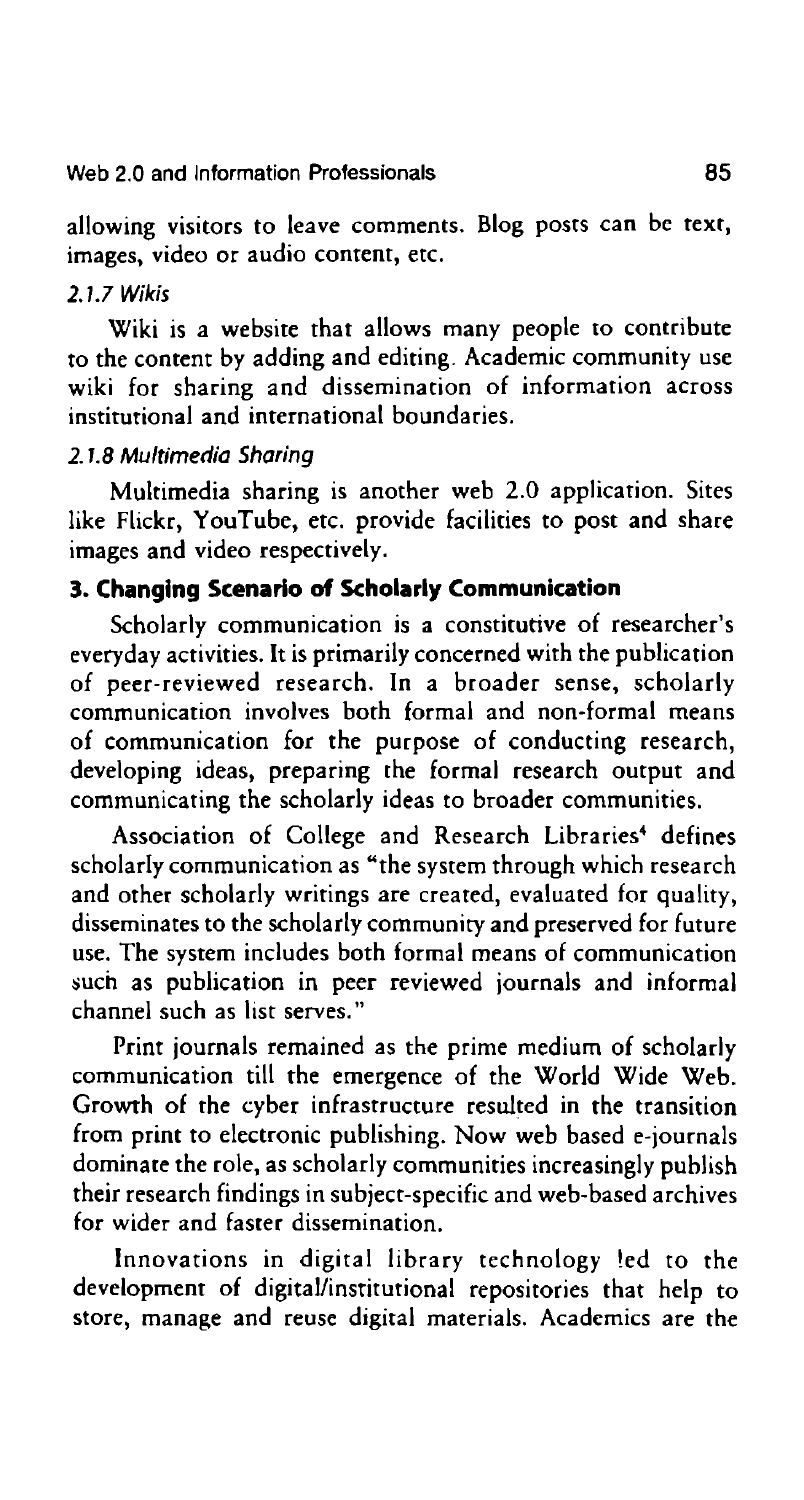#### 4. Role of University Libraries

Universities being the prime centers of research activities and robust generators of scholarly communication, an organized procedure is required in these institutions to identify, store and preserve their research output. University libraries are vested with this responsibility of managing the scholarly content. Librarians over the time have employed, evaluated and researched better means of preserving and managing the scholarly communication and scholarly content. Library professionals always try to be in tune with the technological developments and are ready to harness them in order to provide better and faster services to its clientele.

in the changed scenario of web technology and scholarly communications, university libraries manage the research output, organizational knowledge and information resources that support R&D activities by way of the following means.

#### 4.1 Library Websites/Homepages

Website is the public face of an institution through which it communicates. Like—wise, homepages of the library websites are the junctions through which university libraries impart a good percentage of its services to its users. Incorporating web 2.0 tools in its homepage, a university library can enhance the speed ofaccess and usability of its products and services. RSS feeds are the most widely used web 2.0 tool in the library websites by which the subscribers are notified of the latest additions to the websites. Many university libraries syndicate their users about the new additions, new services and products, etc.

#### 4.2 Library Blogs

Library blogs provide space for interaction by the users. Many academic libraries maintain library blogs (The Duke \_ University Libraries maintain library blogs for different categories like 'Data & GIS', 'Scholarly communications @ Duke', etc.'). Library blogs act as an effective means of collecting user suggestions and feedbacks. It helps the libraries to self-evaluate its services and products. Libraries can maintain multiple blogs for different purposes. Developing and maintaining a separate blog for scholarly communication may receive a warm acceptance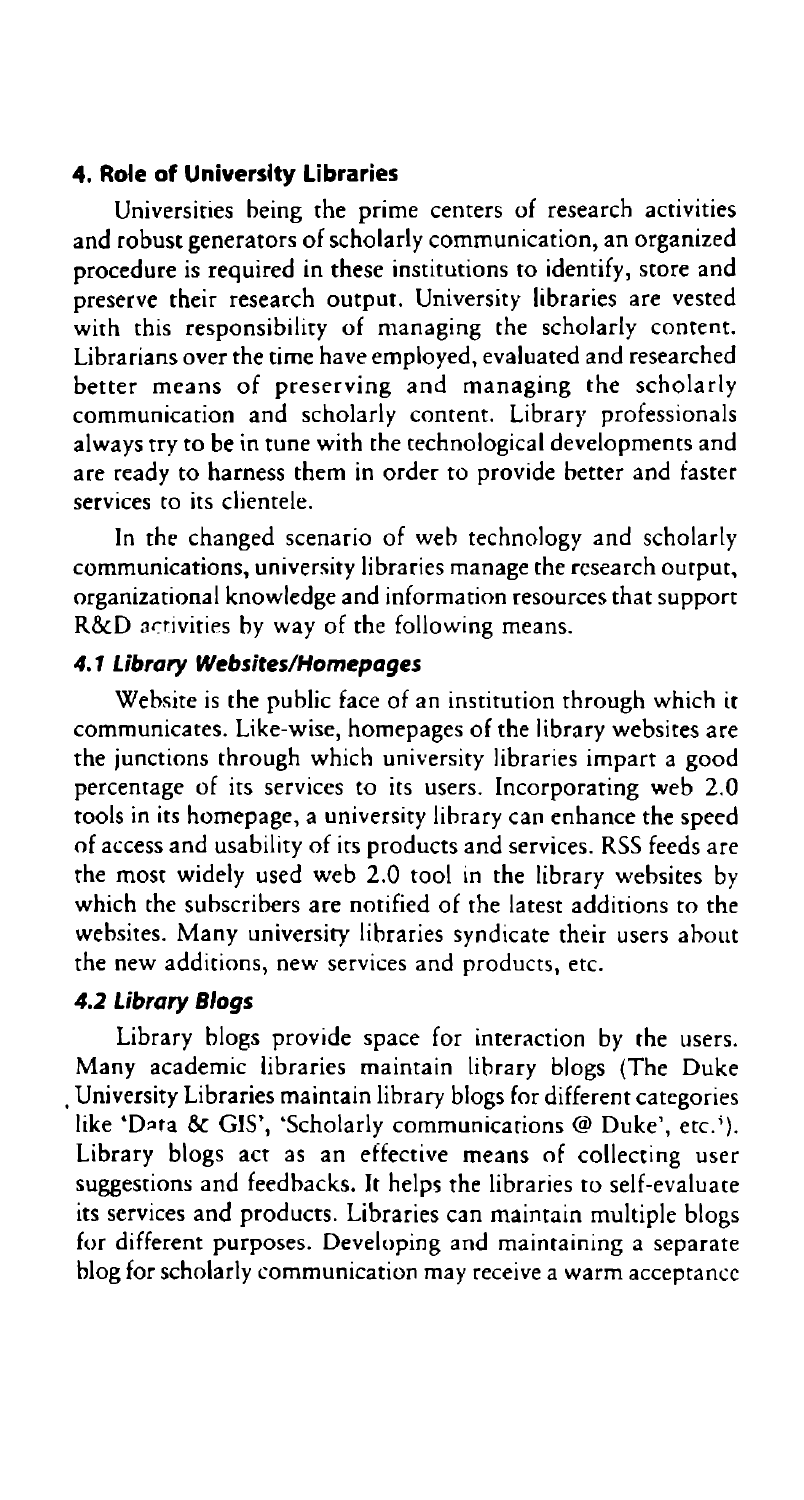prime harnessers of this technology. By way of adding, or selfarchiving, items that they have authored into the repository, instant access to their work is being provided to wider communities. As its name implies institutional repositories (IR) manage the Content developed within the institution. The main purpose of IR is to preserve and disseminate scholarly communication, rather than publication. A full—blown institutional repository will contain the intellectual works of faculty and students—both research and teaching materials and also documentation of the activities of the institution itself in the form of records of events and performances and of the ongoing intellectual life of the institution. It will also house experimental and observational data captured by the members of the institution that support their scholarly activities.

The emergence of open access movement and the Open Archive Initiative (OAI) further enhanced the speed of scholarly communication. Problem of costs and license restrictions in subscribing e-journals have overcome by open access movement. Open access facilitated free availability of literature on public domain permitting any user to read, download, copy, distribute print, search or link to full text of these articles. Most of the IR are now in the public domain. The availability of high quality peer-reviewed research and other scholarly documents in the public domain have accelerated the speed of research and development activities all around the world.

With the popularity of web 2.0 tools, schoarly communications have attained greater speed and dissemination and sharing of scholarly literature has become much easier. Personal blogs are now a richer source of scholarly literature. Many of the commerical journal publishing sites are now using web 2.0 tools to enable its users to share many of its content. Many studies have revealed that conducting research in comprehensive digital environments that are interactive and that have high levels of computational, storage and data transfer, resulted in better scholarly communication which in turn positively influence and enhance the quality of scholarly productivity.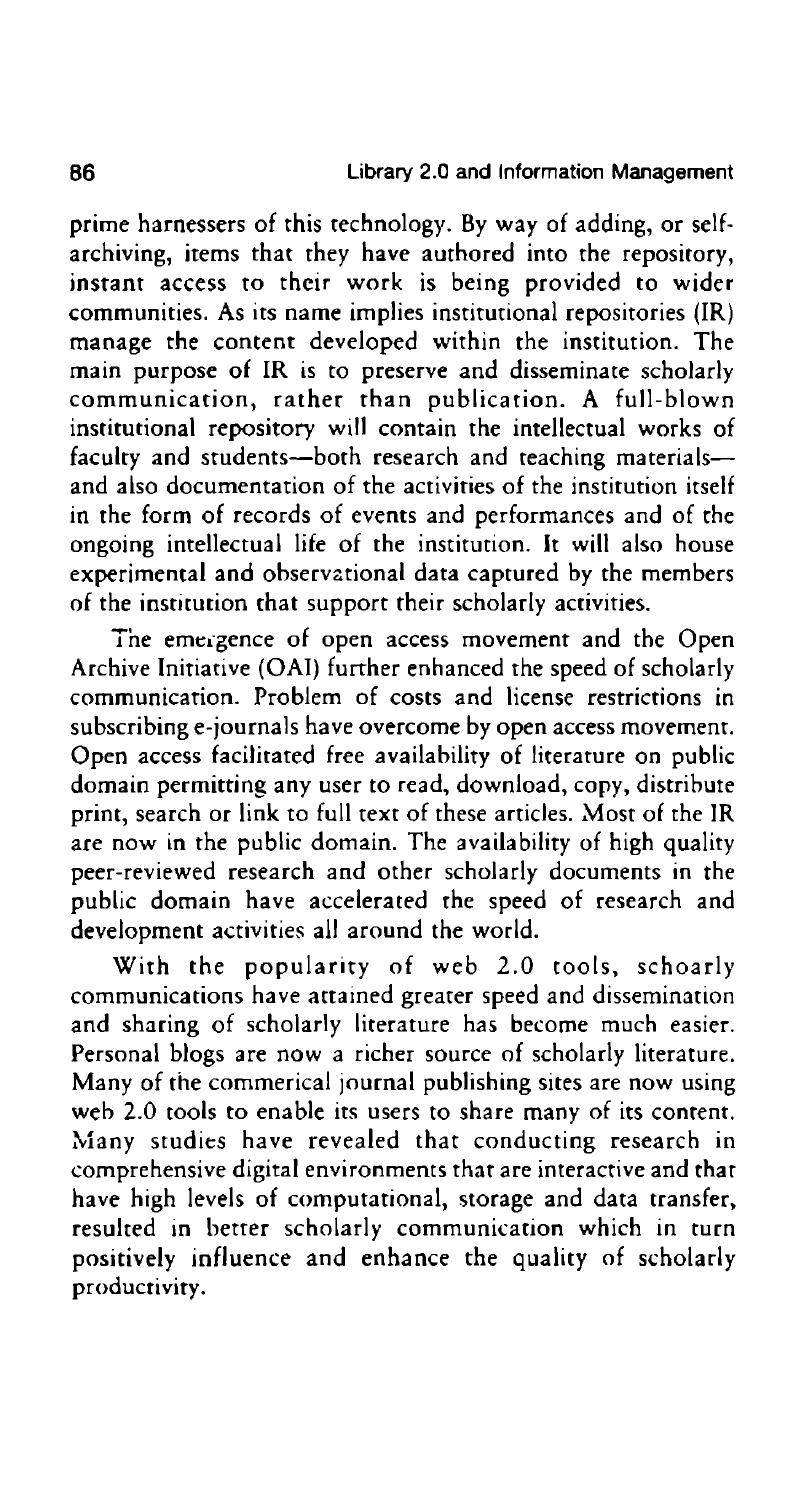from the academics. Other web 2.0 tools like Facebook, Twitter, Flickr, Youtube, etc. can be incorporated in the blog.

## 4.3 Institutional Repositories

Institutional repositories are an important source of scholarly literature. Open access initiative and institutional repositories have changed the way academics get access to scholarly literature. Institutional repositories play a greater role in resource mobilization within and outside the universities.<sup>6</sup> Many IRs of universities and other research centers around the globe incorporate web 2.0 tools in their homepages to further enhance this process. IRS promote self-archiving of scholarly literature and web 2.0 environment facilitates the users to add comment and review the content thereby the scholars can evaluate their work and understand what others think about it. This is beneficial in the sense that the scholars will become more conscious about the quality of their work.

#### 5. Conclusion

Many studies revealed that web 2.0 has beneficially changed the practice of scholarly communication. University libraries being the channels and managers of scholarly literature, cannot keep its face away from such changes in the web environment. Incorporating web 2.0 tools with its various online services, the university academia can receive better, timely and interactive environment for scholarly communication. Web 2.0 also promotes collaborative research, which in turn is an unavoidable academic activity in universities. To make this effectively and efficiently, policies with vision are to be framed by the universities.

#### NOTES

- 1. http://en.wikipedia.org/wiki/Web2.0 (Retrieved on March 16, 2011).
- 2. Anderson, P. (2007). What is Web 2.0? Ideas, technologies and implications for education (Retrieved March 16, 2011 from http:// www.iisc.ac.uk/media/documents/techwatch/tsw0701b.pdf).
- 3. Theimer, Kate (2010). Web 2.0 tools and strategies for archives and local history collections. London: Facet Publishing.
- 4. Association of College and Research Libraries (2004). Principles and strategies for the reform of scholarly communication (Retrieved